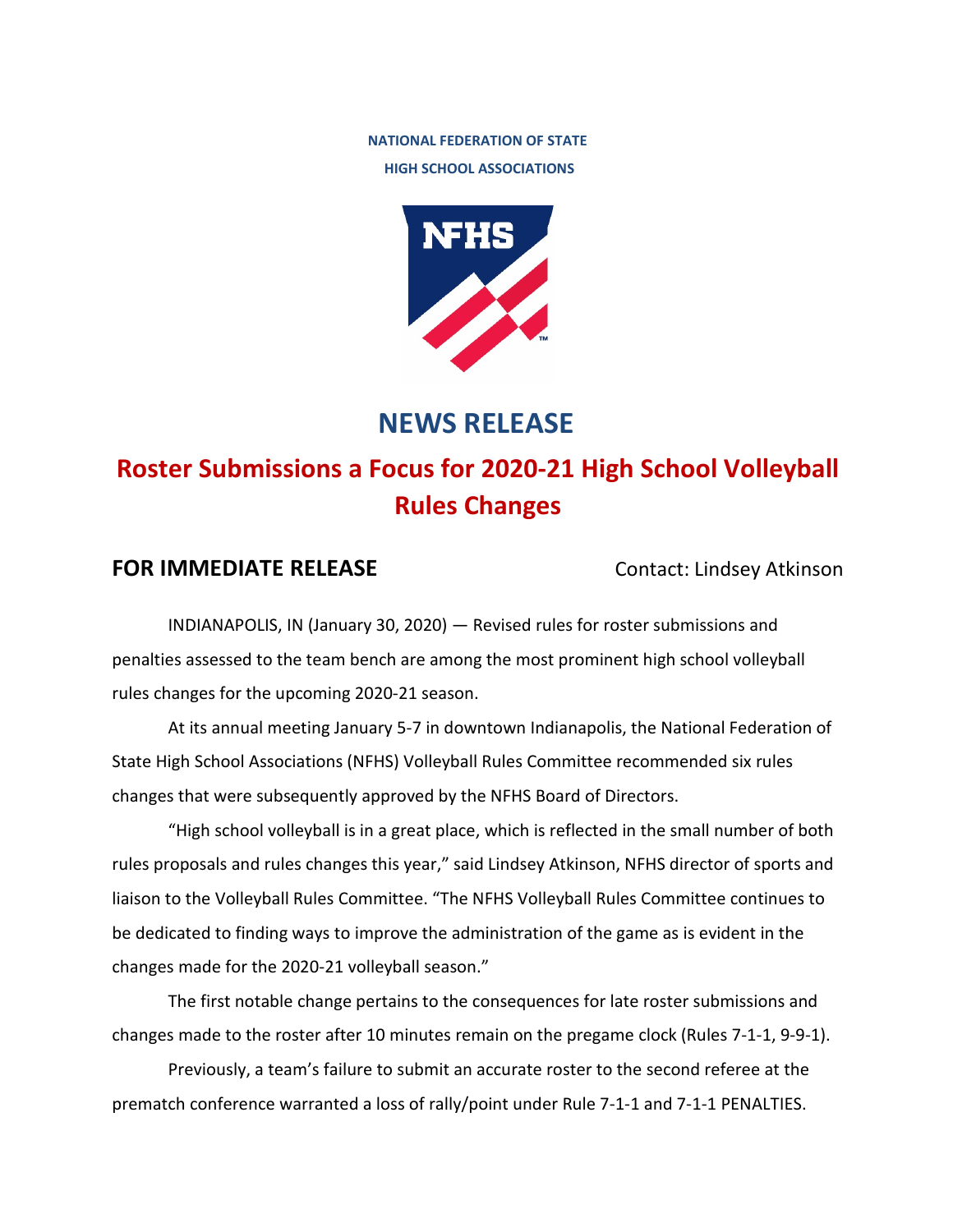However, since the prematch conference happens well before the 10-minute mark during warmups, the requirement for total accuracy of the roster at that time has been removed, and the corresponding charge has been reduced to an unnecessary delay (administrative yellow card). The penalty for a roster correction(s) made after the 10-minute mark remains a loss of rally/point.

This modification was also noted under Rule 9-9-1, which specifies unnecessary delay scenarios, and is now listed as Rule 9-9-1a.

"The 2019-20 rules change requiring coaches to submit their rosters during the prematch conference created an unintended consequence that potentially double penalized teams if they were both late with the submission of their roster and had to make a change with under 10 minutes," Atkinson said. "The rule change to an unnecessary delay for late submission creates a penalty progression that is more appropriate."

Administrative leniency for an unsporting conduct situation was addressed with the second major rule change.

Under Rule 12-2-6, a yellow or red unsporting conduct card assessed to the coaching staff or team bench rescinded the head coach's right to stand inside the libero replacement zone and forced him or her to remain seated for the remainder of the match.

The amendment to the rule lessens the severity of a yellow card in this instance and allows it to function as a warning rather than an automatic retraction of privileges. Head coaches are still required to sit immediately if a red card or second yellow card is imposed for unsporting conduct.

"Overwhelming support came from both coaches and officials on the 2019 NFHS Volleyball Questionnaire for allowing the head coach to stand when issued a yellow card for unsporting conduct," said Atkinson. "This change now provides the official with an opportunity to warn the head coach, when appropriate, before requiring them to stay seated for the remainder of the match."

One further alteration was made regarding roster submissions. As part of the addendum to Rule 7-1-4, teams that list an incorrect libero number on a lineup provided during the timed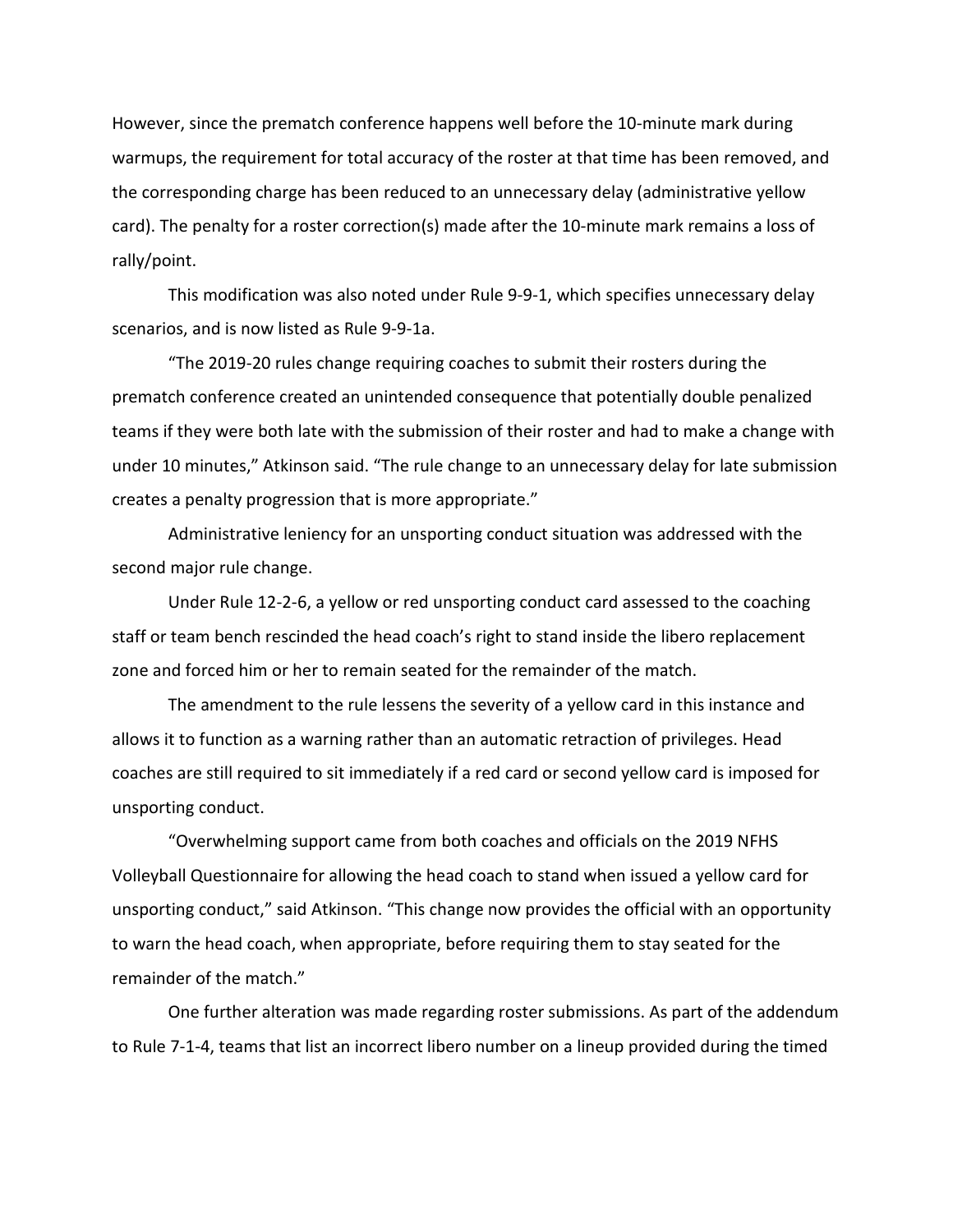interval or intermission between sets may now correct the clerical error before play begins with no penalty assessed.

A protective face mask similar to those worn in other sports is now permissible under Rule 4-1-4. Face masks must be made of hard material and must be molded to the face with no protrusions.

The final adjustment is a change to Official Signal No. 15, which now mandates that a substitution be represented with two short whistles by the official, followed by two shoulderheight rotations of the forearms around each other with closed hands.

A complete listing of the volleyball rules changes will be available on the NFHS website at [www.nfhs.org.](http://www.nfhs.org/) Click on "Activities & Sports" at the top of the home page and select "Volleyball."

According to the 2018-19 NFHS High School Athletics Participation Survey, volleyball is the second-most popular sports for girls (trailing track and field) with 452,808 participants in 16,572 schools nationwide. In addition, there are 63,563 boys participating in the sport at 2,692 schools, and 25 states conduct state championships in boys volleyball.

### **###**

### **About the National Federation of State High School Associations (NFHS)**

The NFHS, based in Indianapolis, Indiana, is the national leadership organization for high school sports and performing arts activities. Since 1920, the NFHS has led the development of education-based interscholastic sports and performing arts activities that help students succeed in their lives. The NFHS sets direction for the future by building awareness and support, improving the participation experience, establishing consistent standards and rules for competition, and helping those who oversee high school sports and activities. The NFHS writes playing rules for 17 sports for boys and girls at the high school level. Through its 50 member state associations and the District of Columbia, the NFHS reaches more than 19,500 high schools and 12 million participants in high school activity programs, including almost eight million in high school sports. As the recognized national authority on interscholastic activity programs, the NFHS conducts national meetings; sanctions interstate events; offers online publications and services for high school coaches and officials; sponsors professional organizations for high school coaches, officials, speech and debate coaches, and music adjudicators; serves as the national source for interscholastic coach training; and serves as a national information resource of interscholastic athletics and activities. For more information, visit the NFHS website at www.nfhs.org.

**MEDIA CONTACTS:** Bruce Howard, 317-972-6900 Director of Publications and Communications National Federation of State High School Associations